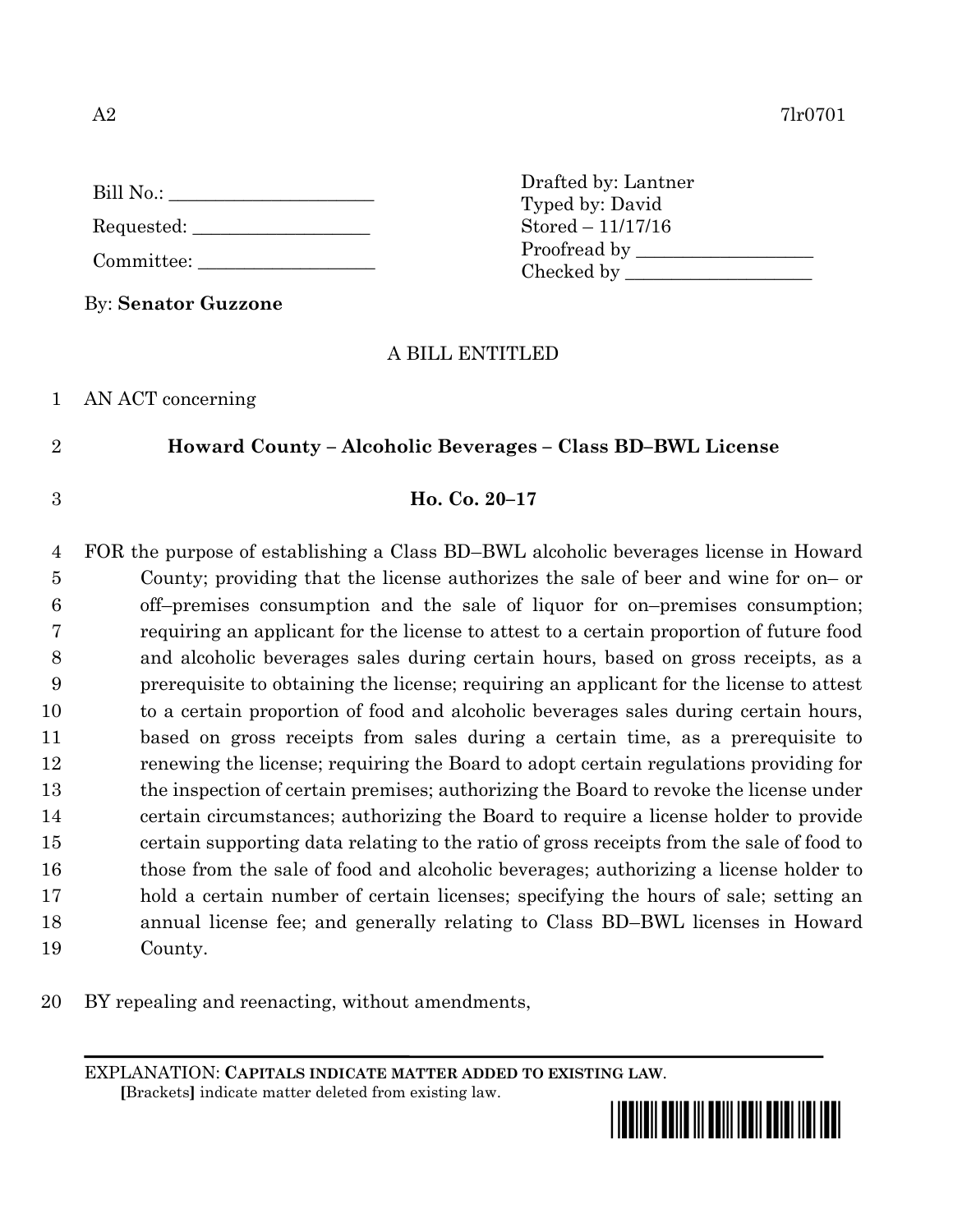## 7lr0701

| 1        | Article – Alcoholic Beverages                                                                               |  |  |  |  |
|----------|-------------------------------------------------------------------------------------------------------------|--|--|--|--|
| 2        | Section 23-102                                                                                              |  |  |  |  |
| 3        | Annotated Code of Maryland                                                                                  |  |  |  |  |
| 4        | (2016 Volume and 2016 Supplement)                                                                           |  |  |  |  |
| 5        | BY adding to                                                                                                |  |  |  |  |
| 6        | Article – Alcoholic Beverages                                                                               |  |  |  |  |
| 7        | Section 23-902.1                                                                                            |  |  |  |  |
| 8        | Annotated Code of Maryland                                                                                  |  |  |  |  |
| 9        | (2016 Volume and 2016 Supplement)                                                                           |  |  |  |  |
| 10<br>11 | SECTION 1. BE IT ENACTED BY THE GENERAL ASSEMBLY OF MARYLAND,<br>That the Laws of Maryland read as follows: |  |  |  |  |
| 12       | <b>Article - Alcoholic Beverages</b>                                                                        |  |  |  |  |
| 13       | $23 - 102.$                                                                                                 |  |  |  |  |
| 14       | This title applies only in Howard County.                                                                   |  |  |  |  |
| 15       | $23 - 902.1.$                                                                                               |  |  |  |  |
| 16       | THERE IS A CLASS BD-BWL LICENSE.<br>(A)                                                                     |  |  |  |  |
| 17       | (B)<br>THE LICENSE AUTHORIZES THE LICENSE HOLDER TO SELL:                                                   |  |  |  |  |
| 18       | (1)<br>BEER AND WINE FOR ON- OR OFF-PREMISES CONSUMPTION; AND                                               |  |  |  |  |
| 19       | (2)<br>LIQUOR FOR ON-PREMISES CONSUMPTION.                                                                  |  |  |  |  |
| 20       | AS A PREREQUISITE FOR THE INITIAL ISSUANCE OF THE LICENSE, THE<br>(C)                                       |  |  |  |  |
| 21       | OWNER OF THE ESTABLISHMENT SHALL ATTEST IN A SWORN STATEMENT THAT                                           |  |  |  |  |
| 22       | GROSS RECEIPTS FROM FOOD SALES WILL BE AT LEAST EQUAL TO 40% OF THE                                         |  |  |  |  |
| 23       | <b>GROSS RECEIPTS FROM THE SALE OF FOOD AND ALCOHOLIC BEVERAGES:</b>                                        |  |  |  |  |
|          |                                                                                                             |  |  |  |  |

 **(1) FROM 9 A.M. TO 9 P.M. ON MONDAY, TUESDAY, WEDNESDAY, THURSDAY, FRIDAY, AND SATURDAY; AND**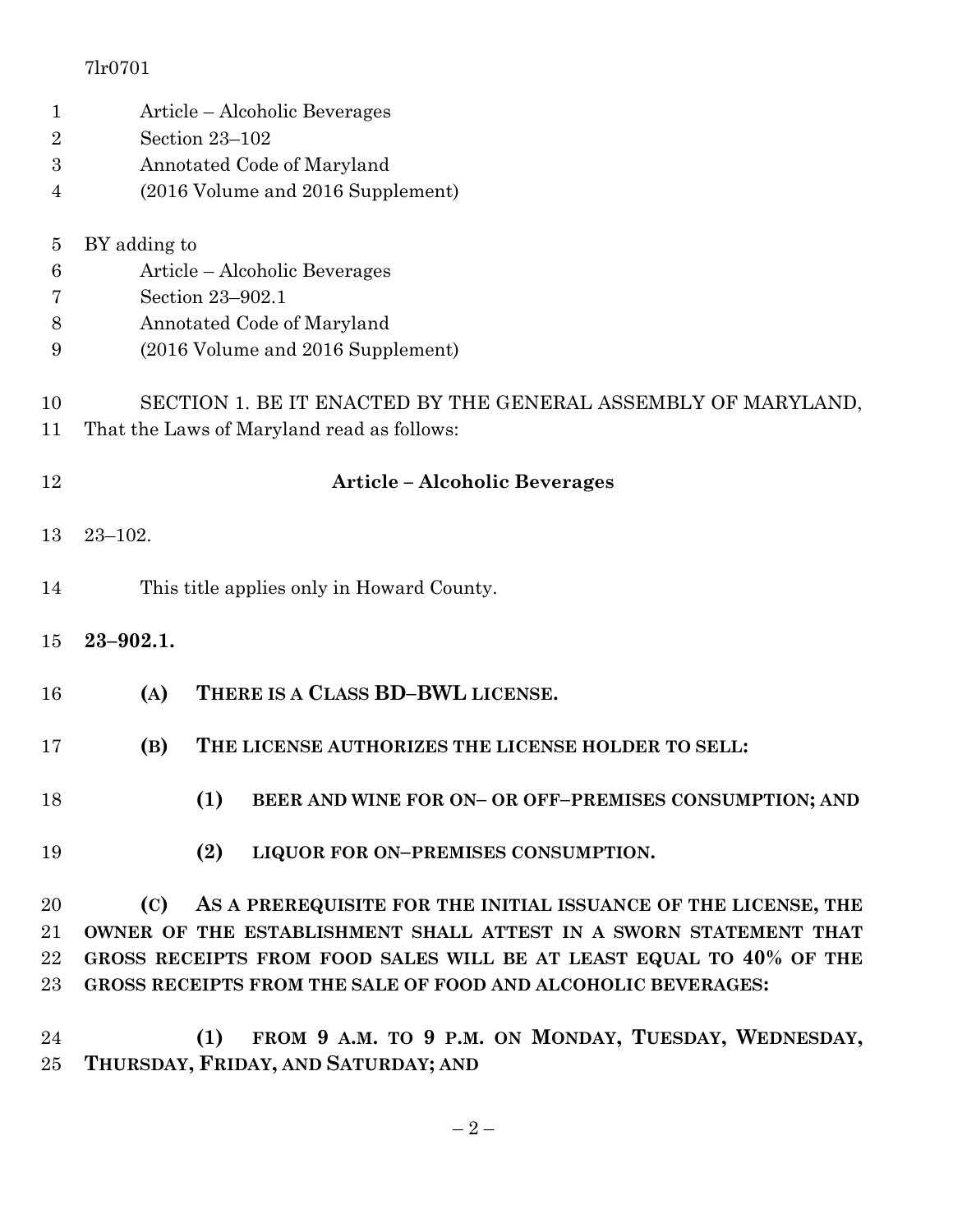7lr0701

- 
- **(2) FROM 10 A.M. TO 9 P.M. ON SUNDAY.**

 **(D) AS A PREREQUISITE FOR EACH RENEWAL OF THE LICENSE, THE OWNER OF THE ESTABLISHMENT SHALL ATTEST IN A SWORN STATEMENT THAT GROSS RECEIPTS FROM FOOD SALES FOR THE 12–MONTH PERIOD IMMEDIATELY PRECEDING THE APPLICATION FOR RENEWAL HAVE BEEN AT LEAST EQUAL TO 40% OF THE GROSS RECEIPTS FROM THE SALE OF FOOD AND ALCOHOLIC BEVERAGES:**

 **(1) FROM 9 A.M. TO 9 P.M. ON MONDAY, TUESDAY, WEDNESDAY, THURSDAY, FRIDAY, AND SATURDAY; AND**

**(2) FROM 10 A.M. TO 9 P.M. ON SUNDAY.**

 **(E) (1) THE BOARD BY REGULATION SHALL PROVIDE FOR PERIODIC INSPECTION OF THE PREMISES AND FOR AUDITS TO DETERMINE THE RATIO OF GROSS RECEIPTS FROM THE SALE OF FOOD TO GROSS RECEIPTS FROM THE SALE OF FOOD AND ALCOHOLIC BEVERAGES.**

 **(2) REGULATIONS ADOPTED BY THE BOARD SHALL INCLUDE A REQUIREMENT OF:**

 **(I) AT LEAST MONTHLY PHYSICAL INSPECTIONS OF THE PREMISES DURING THE INITIAL LICENSE YEAR OF ANY LICENSE HOLDER; AND**

 **(II) THE SUBMISSION BY THE LICENSE HOLDER TO THE BOARD, DURING THE INITIAL LICENSE YEAR, OF MONTHLY STATEMENTS SHOWING GROSS RECEIPTS FROM THE SALE OF FOOD AND GROSS RECEIPTS FROM THE SALE OF ALCOHOLIC BEVERAGES FOR THE IMMEDIATELY PRECEDING MONTH.**

 **(F) IF A LICENSE HOLDER DURING THE INITIAL LICENSE YEAR FAILS TO MAINTAIN THE SALES RATIO REQUIREMENT PROVIDED IN THIS SECTION FOR 3 CONSECUTIVE MONTHS OR, AFTER THE INITIAL LICENSE YEAR, FOR EACH LICENSE OR CALENDAR YEAR, THE BOARD MAY REVOKE THE LICENSE.**

 **(G) THE BOARD MAY REQUIRE A LICENSE HOLDER TO PROVIDE SUPPORTING DATA THAT THE BOARD CONSIDERS NECESSARY TO ESTABLISH THAT THE REQUIREMENTS OF THIS SECTION RELATING TO THE RATIO OF GROSS**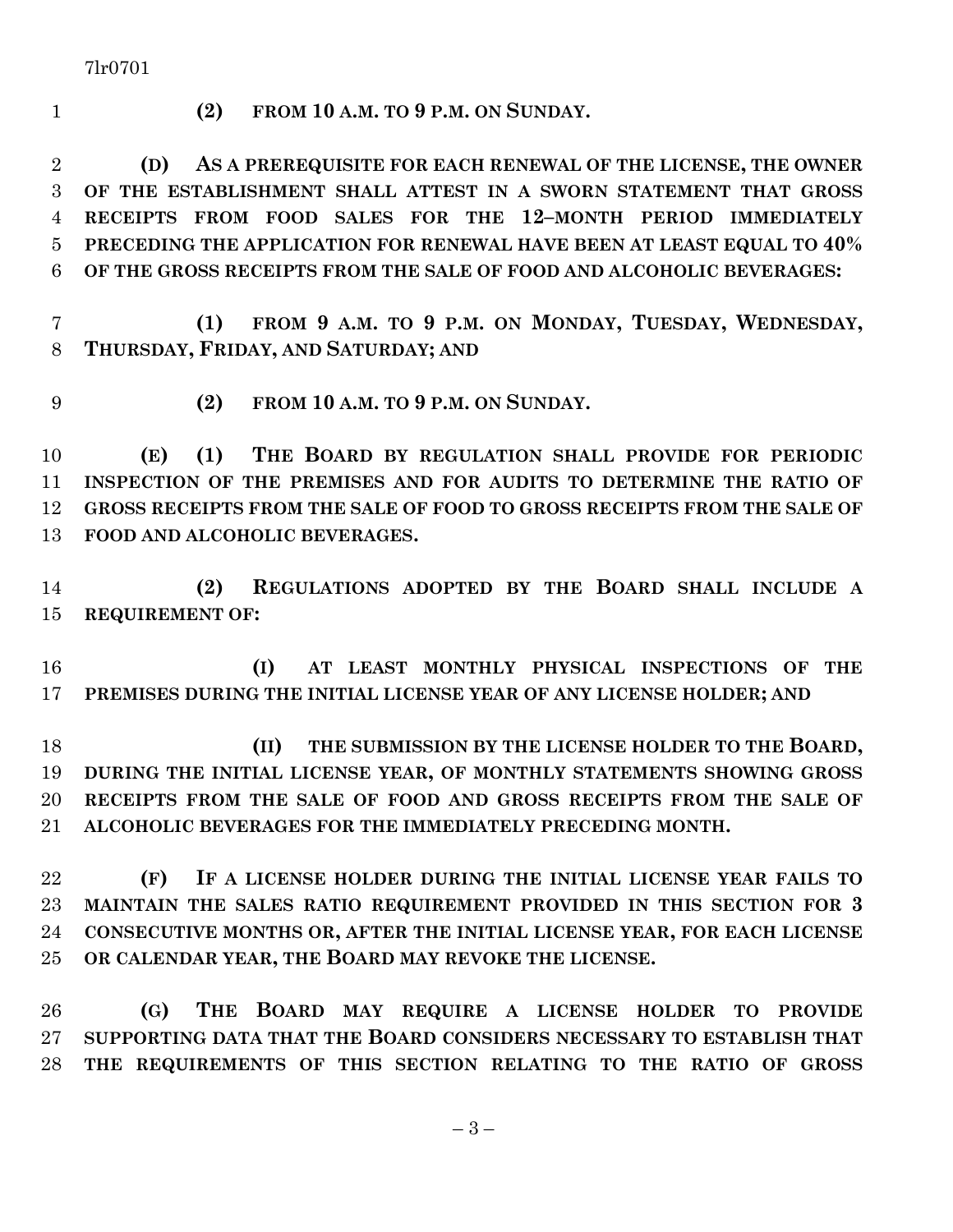7lr0701

 **RECEIPTS FROM THE SALE OF FOOD TO THOSE FROM THE SALE OF FOOD AND ALCOHOLIC BEVERAGES HAVE BEEN MET. (H) A HOLDER OF A CLASS BD–BWL LICENSE:**

 **(1) MAY ALSO HOLD A CLASS 7 MICRO–BREWERY LICENSE ISSUED FOR A LOCATION IN THE COUNTY; BUT**

- **(2) MAY NOT HOLD MORE THAN ONE CLASS BD–BWL LICENSE.**
- **(I) ON 7 DAYS OF THE WEEK, THE HOURS OF SALE ARE:**
- **(1) FOR ON–PREMISES CONSUMPTION:**

 **(I) FROM 9 A.M. TO 2 A.M. THE FOLLOWING DAY, ON MONDAY, TUESDAY, WEDNESDAY, AND THURSDAY;**

 **(II) FROM 9 A.M. TO 3 A.M. THE FOLLOWING DAY, ON FRIDAY AND SATURDAY;**

 **(III) FROM 10 A.M. TO 3 A.M. THE FOLLOWING DAY, ON SUNDAY WHEN THE FOLLOWING DAY HAS BEEN DESIGNATED BY THE FEDERAL GOVERNMENT AS ONE OF THE FOLLOWING HOLIDAYS:**

- **1. WASHINGTON'S BIRTHDAY;**
- **2. MEMORIAL DAY;**
- **3. INDEPENDENCE DAY;**
- **4. LABOR DAY;**
- **5. VETERANS DAY; OR**
- **6. CHRISTMAS; OR**

 **(IV) FROM 10 A.M. TO 2 A.M. THE FOLLOWING DAY, ON A SUNDAY THAT IS NOT REFERENCED IN ITEM (III) OF THIS ITEM; AND**